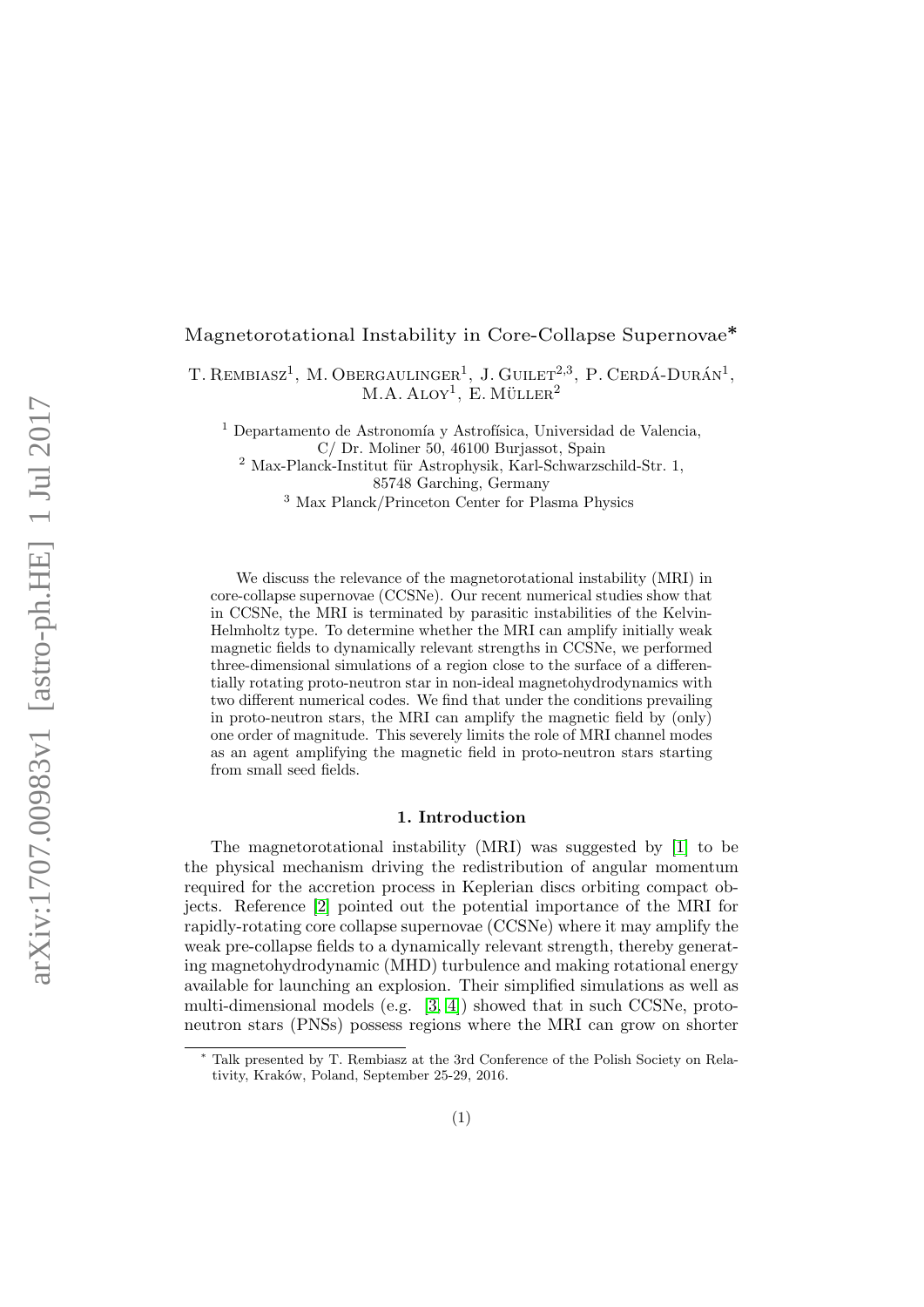time scales than the time between the bounce and the successful explosion. However, due to limitations of the above mentioned numerical simulations, the question whether the MRI could amplify the initial magnetic field to dynamically important field strengths so that it could tap the rotational energy of the core and power MHD turbulence remained open.

An upper limit for the magnetic field amplification caused by the MRI can be given by assuming that the MRI ceases to grow once the magnetic field comes close to equipartition with the energy of the differential rotation. In a CCSN, this would correspond to dynamically important field strengths up to  $10^{15}$  G. However, [\[5\]](#page-3-4) studied the phase of exponential growth of the MRI which is characterised by channel modes, i.e. layers of radial and azimuthal magnetic field and velocity with alternating polarity and found that they can be unstable against *secondary* (or *parasitic*) instabilities of Kelvin-Helmholtz (KH) or tearing-mode (TM) type. Hence according to the model of parasitic instabilities (further developed and studied analytically by [\[6,](#page-3-5) [7\]](#page-3-6)), the MRI channel modes could be disrupted by secondary instabilities before the equipartition of the energy of the magnetic fields and of the differential rotation is reached.

The goal of numerical studies of [\[8,](#page-3-7) [9,](#page-3-8) [10\]](#page-3-9) was to answer whether the MRI channel modes can amplify the magnetic field to relavant strengths in CCSNe as well as to test the theoretical predictions of the parasitic model. We summarise the findings of those papers in the next section.

## 2. Numerical simulations

In [\[8\]](#page-3-7), following [\[11\]](#page-3-10), we performed two-dimensional (2D) and threedimensional (3D) shearing-disc (semi-global) simulations which focus on a small representative region of a PNS. The simulations were done with the finite volume code Aenus [\[12\]](#page-3-11) in resistive-viscous magnetohydrodynamics. According to the estimates of [\[13\]](#page-3-12), close to the surface of PNS, the contribution of neutrinos to viscosity is low and therefore the flow is characterised there by high Reynolds numbers. Therefore, in our studies [\[8\]](#page-3-7), we mainly focused on the limit of high Reynolds numbers, which required using very fine grids. We point out that it is very important to distinguish the effects of numerical viscosity and resistivity from their physical counterparts. Therefore, we studied numerical errors giving rise to artificial dissipation in detail [\[14\]](#page-3-13), finding that the use of numerical methods of very high convergence order is crucial for resolving the small-scale features of the parasitic instabilities [\[10\]](#page-3-9).

Our main result is that in 3D simulations with high Reynolds numbers, the MRI growth is, in accordance with the parasitic model, terminated by secondary parasitic KH instabilities, whose properties are in a good agree-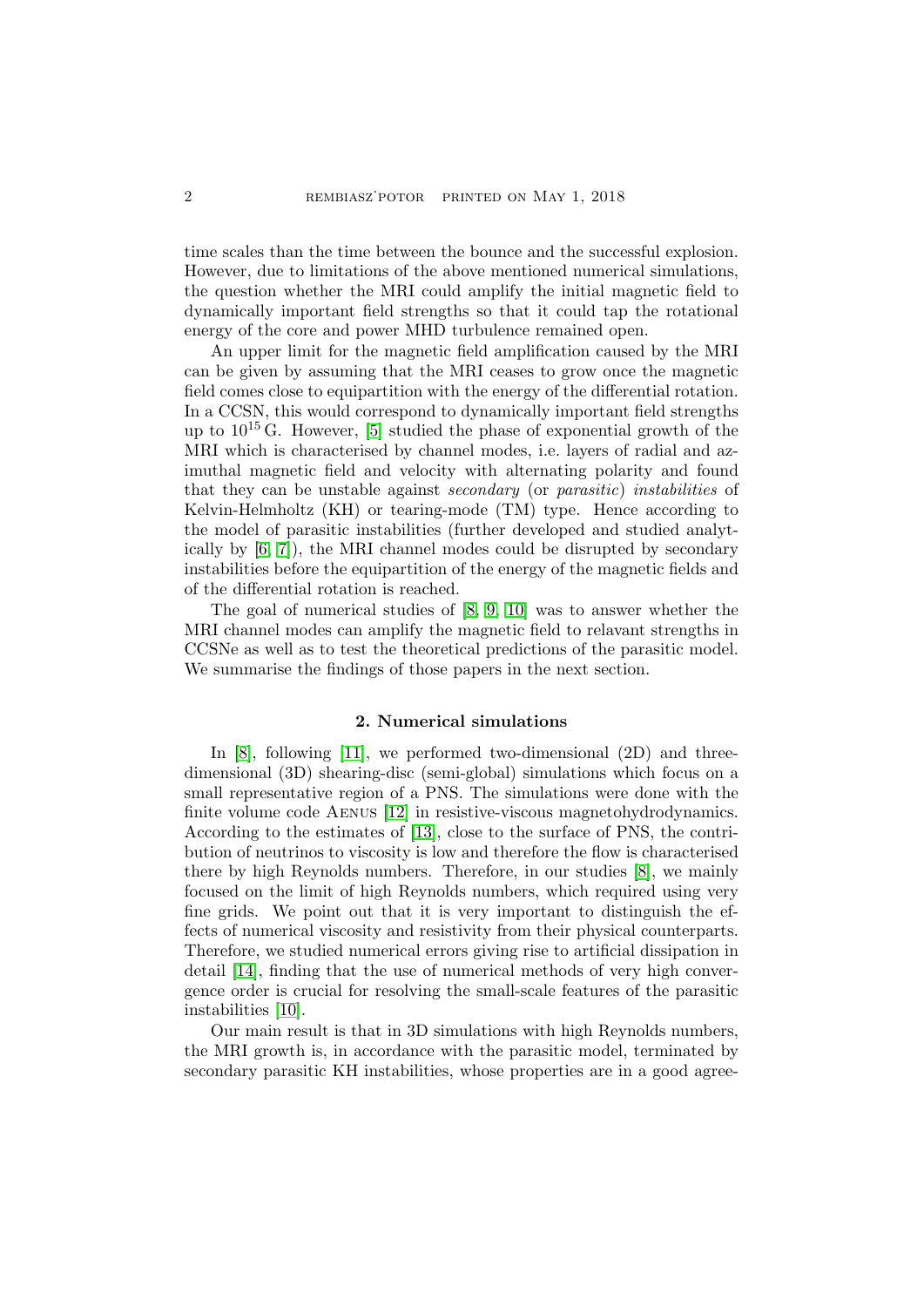

<span id="page-2-0"></span>Fig. 1. Left: magnetic field energy of the MRI channel modes (black and blue) and of the parasitic instabilities (red and orange) as a function of time in a simulation done with AENUS, with an initial (seed) magnetic field strength  $1.22 \times 10^{13}$  G (i.e. magnetic field energy density  $7.44 \times 10^{25}$  G<sup>2</sup>; marked with a green horizontal line). When the energy of both instabilities is comparable, the MRI is terminated. Right: magnetic field amplification (roughly defined as the ratio of the amplitudes of the initial seed magnetic field to the amplitude of the MRI channel at termination) as a function of initial magnetic field strength in simulations performed with Aenus and Snoopy. See [\[8\]](#page-3-7) for more details.

ment with the theoretical predictions. 2D simulations, because of the axisymmetry constraint, give a qualitatively wrong result, i.e. the MRI is terminated by TMs (as already observed by [\[11\]](#page-3-10)),

In [\[9\]](#page-3-8), we used two numerical codes, i.e. Aenus and the pseudo spectral code Snoopy ([\[15\]](#page-3-14); using the shearing box and incompressible approximations) to test the prediction of the parasitic model for the maximum amplification of the magnetic field by the MRI channel modes (see Fig. [1\)](#page-2-0). We found a disagreement between the theoretical predictions and scaling laws for the termination field strength obtained from our simulations. With the help of our scaling laws, we estimated that under the conditions found in PNSs a realistic value for the magnetic field amplification is of the order of 10.

This casts doubt on the viability of the MRI channel modes as an agent amplifying the magnetic field in proto-neutron stars starting from small seed fields. A further amplification should therefore rely on other physical processes, such as for example an MRI-driven turbulent dynamo (for numerical studies in the presence of buoyancy, see [\[16\]](#page-3-15)) or the standing accretion shock